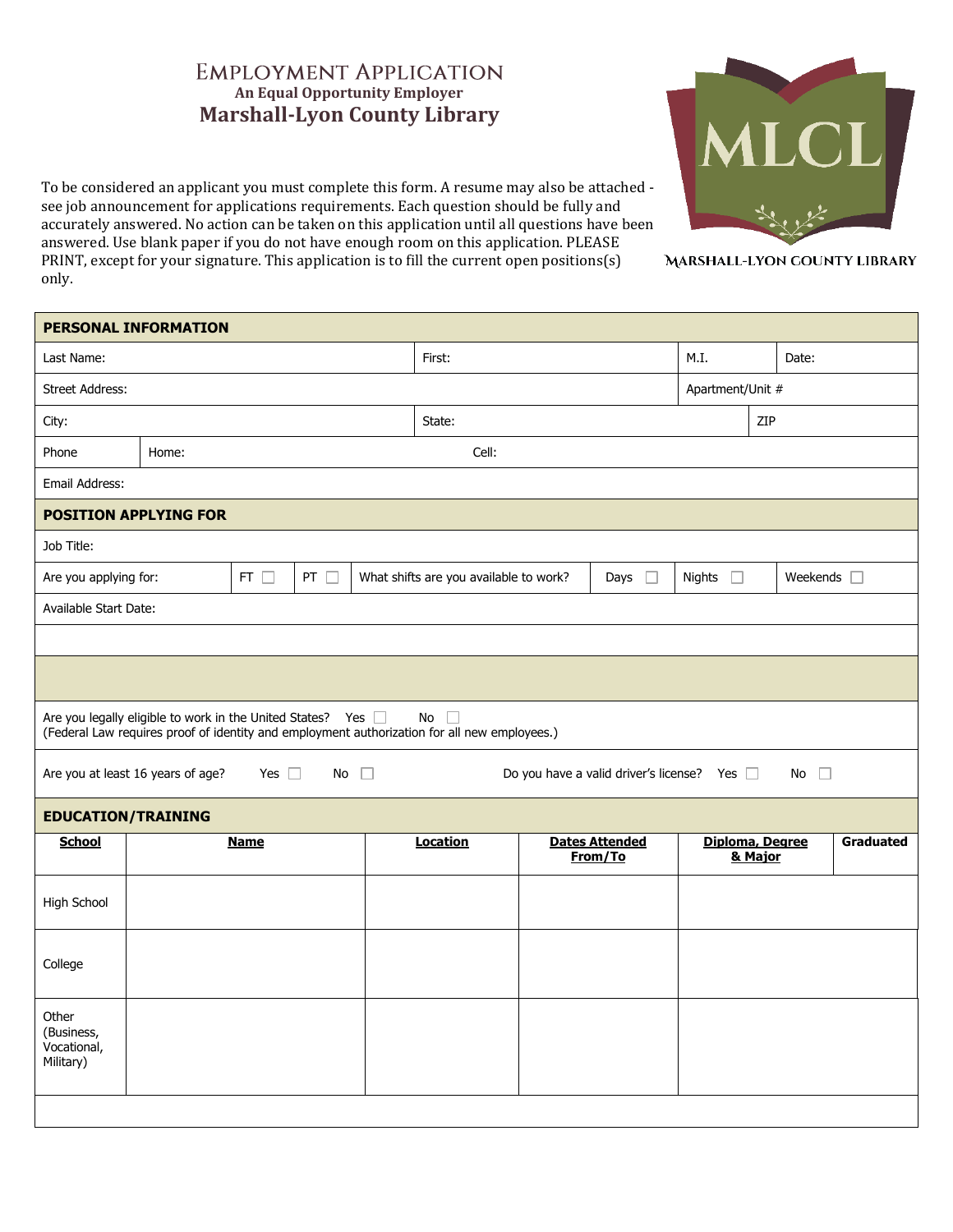|                                                                     | <b>EMPLOYMENT HISTORY - STARTING WITH MOST RECENT. USE ADDITIONAL PAPER IF NECESSARY.</b> |                    |     |
|---------------------------------------------------------------------|-------------------------------------------------------------------------------------------|--------------------|-----|
| Employer:                                                           |                                                                                           |                    |     |
| Address:                                                            |                                                                                           |                    |     |
| Street                                                              | City                                                                                      | State              | Zip |
| Telephone:                                                          | Supervisor Name:                                                                          |                    |     |
| Dates From:                                                         | To:                                                                                       | Final Rate of Pay: |     |
| Position Held:                                                      |                                                                                           |                    |     |
| <b>Primary Duties</b>                                               |                                                                                           |                    |     |
| Reason for Leaving:                                                 |                                                                                           |                    |     |
| May we contact your previous supervisor for a reference? YES D      | $NO$ $\Box$                                                                               |                    |     |
| <b>NEXT EMPLOYER:</b>                                               |                                                                                           |                    |     |
| Employer:                                                           |                                                                                           |                    |     |
| Address:                                                            |                                                                                           |                    |     |
| Street                                                              | City                                                                                      | State              | Zip |
| Telephone:                                                          | Supervisor Name:                                                                          |                    |     |
| Dates From:                                                         | To:                                                                                       | Final Rate of Pay: |     |
| Position Held:                                                      |                                                                                           |                    |     |
| <b>Primary Duties</b>                                               |                                                                                           |                    |     |
| Reason for Leaving:                                                 |                                                                                           |                    |     |
| May we contact your previous supervisor for a reference? YES $\Box$ | <b>NO</b>                                                                                 |                    |     |
| <b>NEXT EMPLOYER:</b>                                               |                                                                                           |                    |     |
| Employer:                                                           |                                                                                           |                    |     |
| Address:                                                            |                                                                                           |                    |     |
| Street                                                              | City                                                                                      | State              | Zip |
| Telephone:                                                          | Supervisor Name:                                                                          |                    |     |
| Dates From:                                                         | To:                                                                                       | Final Rate of Pay: |     |
| Position Held:                                                      |                                                                                           |                    |     |
| <b>Primary Duties</b>                                               |                                                                                           |                    |     |
| Reason for Leaving:                                                 |                                                                                           |                    |     |
| May we contact your previous supervisor for a reference? YES I      | $NO$ $\Box$                                                                               |                    |     |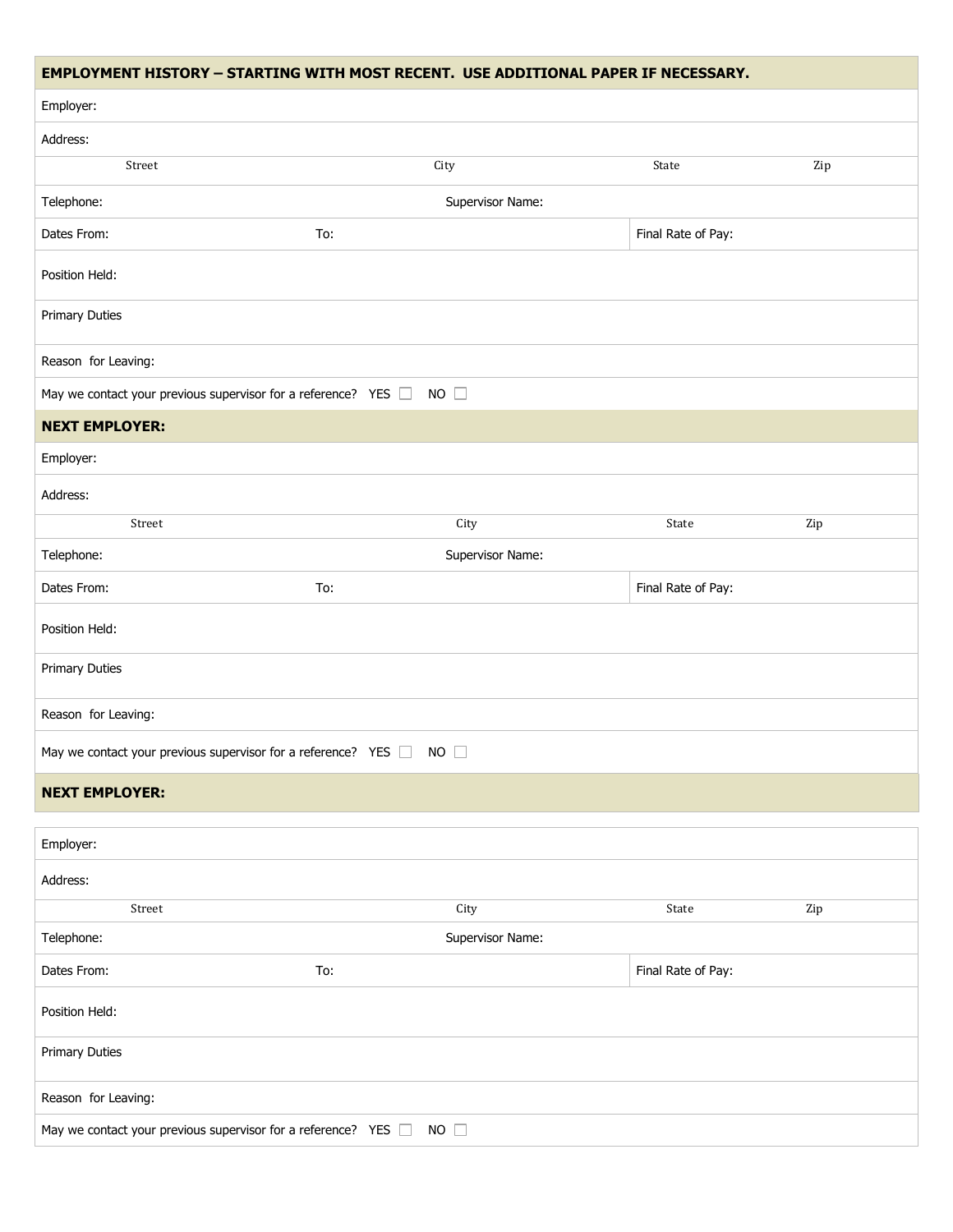| TECHNOLOGY SKILLS (List All Skills & Software Application You Have Experience Using):                   |                              |              |                               |
|---------------------------------------------------------------------------------------------------------|------------------------------|--------------|-------------------------------|
| Word Processing:<br>Spreadsheet:<br>Other Software:<br>Database:                                        |                              |              |                               |
| Scanner? Yes $\Box$ No $\Box$                                                                           | Copier? Yes $\Box$ No $\Box$ |              | Digital Phone Systems? Yes No |
| E Readers, Mobile Devices (smart phones, tables)? Yes □ No □                                            |                              |              |                               |
| Explain Internet Skills, Including Email Usage:                                                         |                              |              |                               |
|                                                                                                         |                              |              |                               |
| Professional Licenses or Certificates Held:                                                             |                              |              |                               |
| <b>MILITARY</b>                                                                                         |                              |              |                               |
|                                                                                                         |                              |              |                               |
|                                                                                                         |                              |              |                               |
|                                                                                                         |                              |              |                               |
| PERSONAL REFERENCE (PLEASE LIST THE NAMES OF THREE (3) PERSON NOT RELATED TO YOU BY BLOOD OR MARRIAGE.) |                              |              |                               |
| Last Name:                                                                                              |                              | First:       | M.I.                          |
| Address:                                                                                                |                              |              |                               |
| <b>Street</b>                                                                                           | City                         | <b>State</b> | Zip                           |
| Telephone: Home:                                                                                        | Other:                       |              |                               |
| Connection to You (i.e. friend, co-worker):                                                             |                              | Occupation   |                               |
|                                                                                                         |                              |              |                               |
| <b>PERSONAL REFERENCE</b>                                                                               |                              |              |                               |
| Last Name:                                                                                              |                              | First:       | M.I.                          |
| Address:                                                                                                |                              |              |                               |
| <b>Street</b>                                                                                           | City                         | <b>State</b> | Zip                           |
| Telephone: Home:                                                                                        | Other:                       |              |                               |
| Connection to You (i.e. friend, co-worker):                                                             |                              | Occupation   |                               |
|                                                                                                         |                              |              |                               |
|                                                                                                         |                              |              |                               |
| <b>PERSONAL REFERENCE</b>                                                                               |                              |              |                               |
| Last Name:                                                                                              |                              | First:       | M.I.                          |
| Address:                                                                                                |                              |              |                               |
| <b>Street</b>                                                                                           | City                         | <b>State</b> | $\it Zip$                     |
| Telephone: Home:                                                                                        | Other:                       |              |                               |

 $\sim$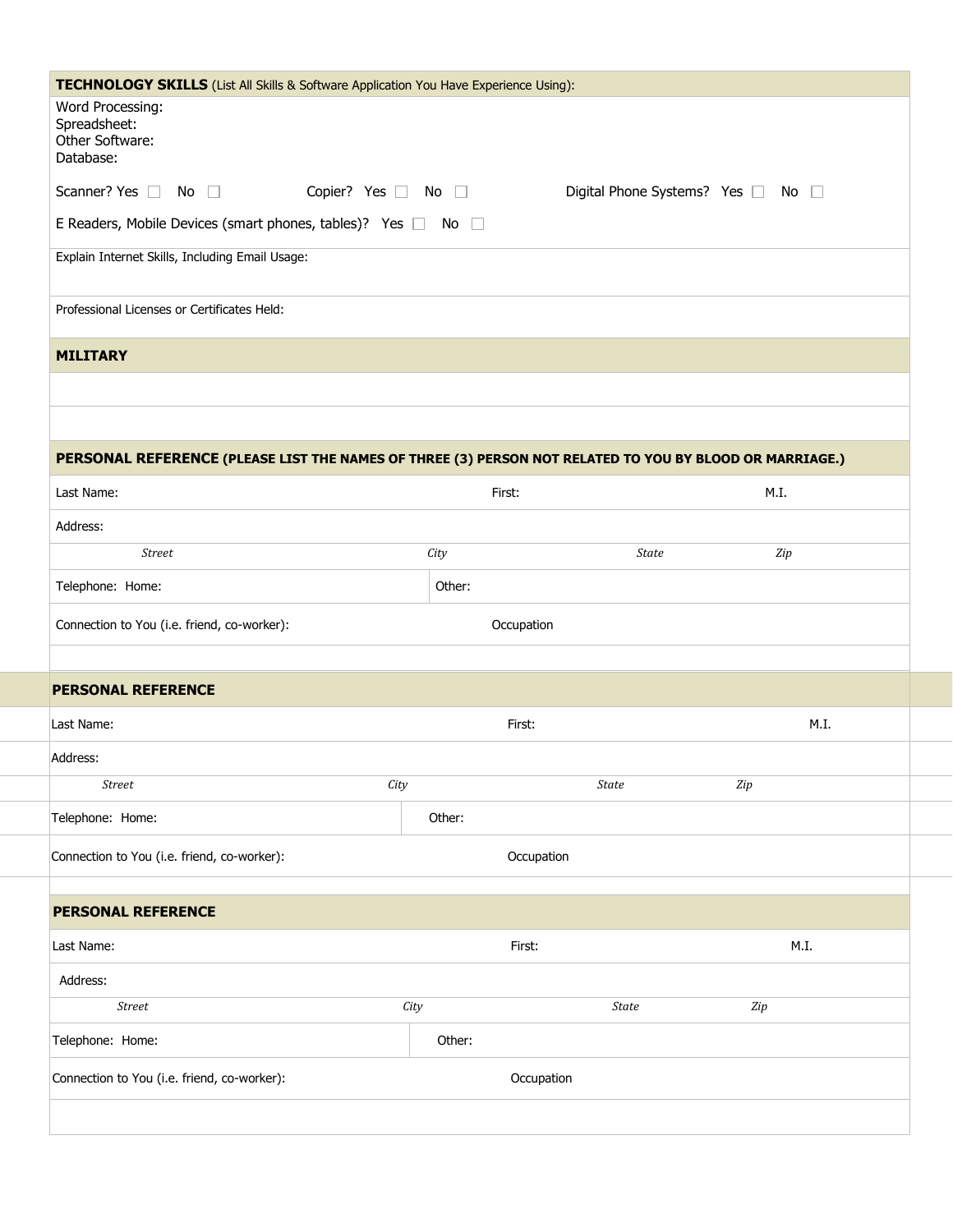| This employment application does not seek information regarding the applicant's criminal record. However, the<br>Library reserves the right to make inquiry into the applicant's criminal record, to conduct a criminal background<br>check and to condition any offer of employment on the information obtained from any such inquiry or background<br>check. In evaluating an applicant's criminal record, the Library shall make an individualized assessment, utilizing<br>the factors permitted by applicable law.                                                          |
|----------------------------------------------------------------------------------------------------------------------------------------------------------------------------------------------------------------------------------------------------------------------------------------------------------------------------------------------------------------------------------------------------------------------------------------------------------------------------------------------------------------------------------------------------------------------------------|
| Are you related by blood or marriage to any person now employed by the Marshall-Lyon County Library?<br>No<br>Yes                                                                                                                                                                                                                                                                                                                                                                                                                                                                |
| If yes, give name and relationship to you.                                                                                                                                                                                                                                                                                                                                                                                                                                                                                                                                       |
|                                                                                                                                                                                                                                                                                                                                                                                                                                                                                                                                                                                  |
| <b>CERTIFICATION</b>                                                                                                                                                                                                                                                                                                                                                                                                                                                                                                                                                             |
| I certify that all answers and statements on this application are true and complete to the best of my knowledge. I<br>understand that should an investigation disclose untruthful or misleading answers, my application may be rejected,<br>my name removed from consideration, or my employment may be terminated.                                                                                                                                                                                                                                                              |
| I authorize the City of Marshall/Marshall-Lyon County Library to investigate my references, work record, education,<br>and other matters related to my suitability for employment and further authorize the references that I have listed to<br>disclose to the City/Library information related to my job skills, knowledge, and abilities. I hereby release from<br>liability the City of Marshall/Marshall-Lyon County Library and their representatives in seeking such information<br>and all other persons, corporations or organizations for furnishing such information. |
| Of hired, I understand and acknowledge that I may be required to submit a criminal history check, physical<br>examination, and/or other background checks relevant for the position for which I have applied and when will be<br>listed on a release form that will be attached to the offer of employment.                                                                                                                                                                                                                                                                      |
| I understand it is the City's/Library's policy not to refuse to hire a qualified individual because of this person's need<br>for accommodation that would be required by the Americans with Disabilities Act.                                                                                                                                                                                                                                                                                                                                                                    |
| I understand and agree that, if hired, my employment is for no definite period and either City of Marshall/Marshall-<br>Lyon County Library or I may termination our relationship at any time, and that this employment application does<br>not constitute an employment contract.                                                                                                                                                                                                                                                                                               |
| Signature of Applicant:<br>Date:_                                                                                                                                                                                                                                                                                                                                                                                                                                                                                                                                                |
| IT IS THE POLICY OF City of Marshall and the Marshall-Lyon County Library to provide equal opportunity in all<br>terms, conditions and privileges of employment for all qualified job applicants and employees without regard to<br>race, color, national origin, gender or age (Unless a bona fide job requirement) or the presence of any disability.<br>Those applicants requiring accommodation to the application and/or interview process should contact the Library<br>Director.                                                                                          |